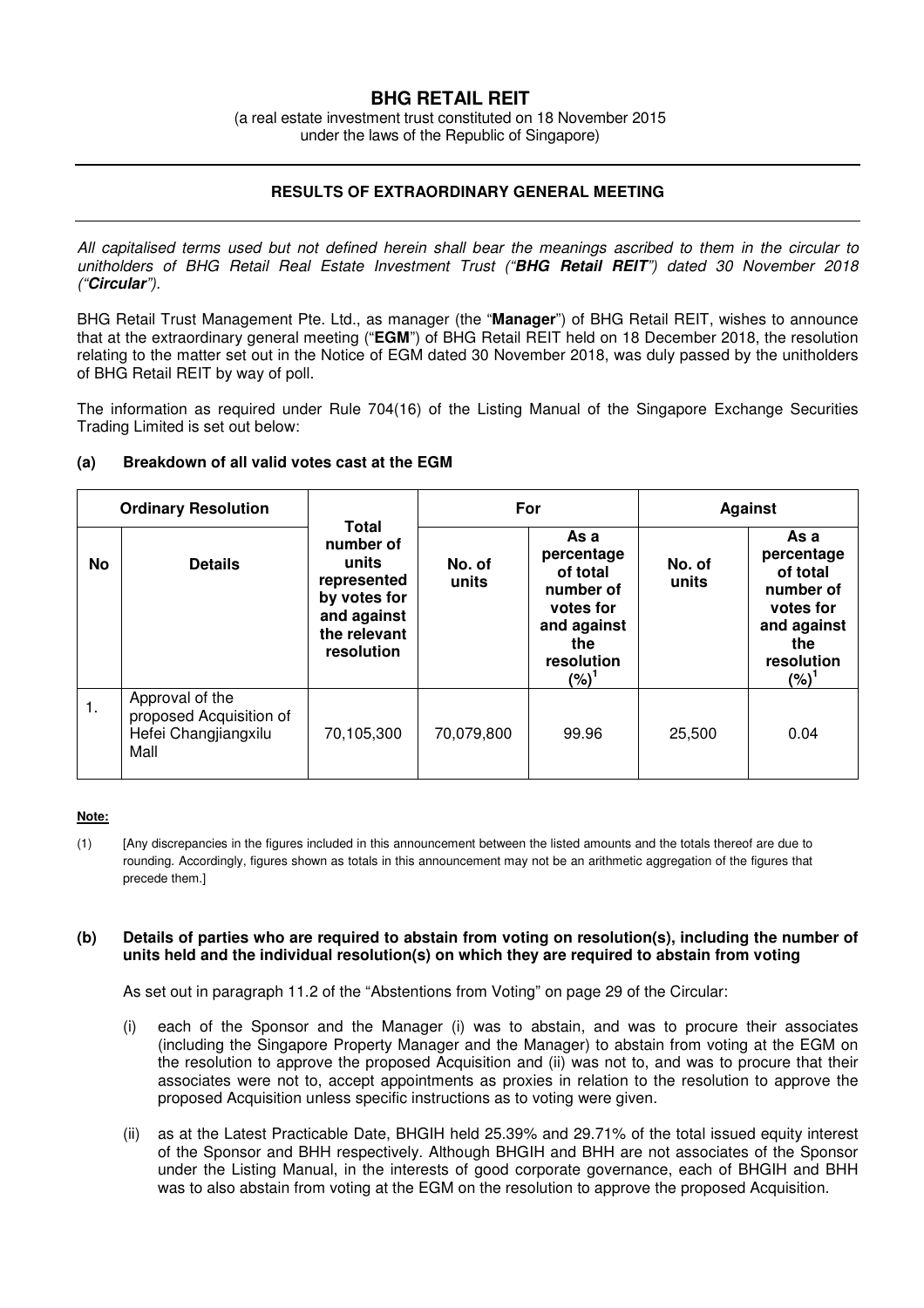(iii) in the interest of good corporate governance, Mr. Yang Feng, Mr. Xiong Zhen and Mr. Peng Ge were to also abstain from voting at the EGM on the resolution to approve the proposed Acquisition.

Based on the information available to BHG Retail REIT as at the date of the EGM on 18 December 2018, the following table sets out the names of the parties ("**Parties**") who are required to abstain from voting on the Ordinary Resolution at the EGM; the number of Units held by each of Parties; and the number of Units held by each of the Parties as a percentage of the total issued units of BHG Retail REIT:

| <b>Name of the Party</b>                                                 | <b>Number of Units</b><br>Held | As a Percentage of<br>Total Issued Units (%) |
|--------------------------------------------------------------------------|--------------------------------|----------------------------------------------|
| Beijing Hua Lian Group (Singapore)<br>International<br>Trading Pte. Ltd. | 148,310,300                    | 29.44                                        |
| Beijing Hualian Mall (S) Commercial Management Pte.<br>Ltd.              | 9,972,200                      | 1.98                                         |
| Beijing Hualian Hypermarket (Singapore) Purchasing<br>Pte. Ltd.          | 8,125,000                      | 1.61                                         |
| BHG Retail Trust Management Pte. Ltd.                                    | 6,043,943                      | 1.20                                         |
| BHG Mall (Singapore) Property Management Pte. Ltd.                       | 2,869,800                      | 0.57                                         |
| Mr. Xiong Zhen                                                           | 125,000                        | 0.02                                         |
| Mr. Peng Ge                                                              | 125,000                        | 0.02                                         |
| Ms. Chan Iz-Lynn (under DBS Nominees Pte Ltd)                            | 125,000                        | 0.02                                         |

### **(c) Name of firm appointed as scrutineer**

DrewCorp Services Pte Ltd was the appointed scrutineer for the conduct of the poll at the EGM.

## **BY ORDER OF THE BOARD**

BHG Retail Trust Management Pte. Ltd. (Company Registration No.: 201504222D) as manager of BHG Retail Real Estate Investment Trust

Chan Iz-Lynn Chief Executive Officer 18 December 2018